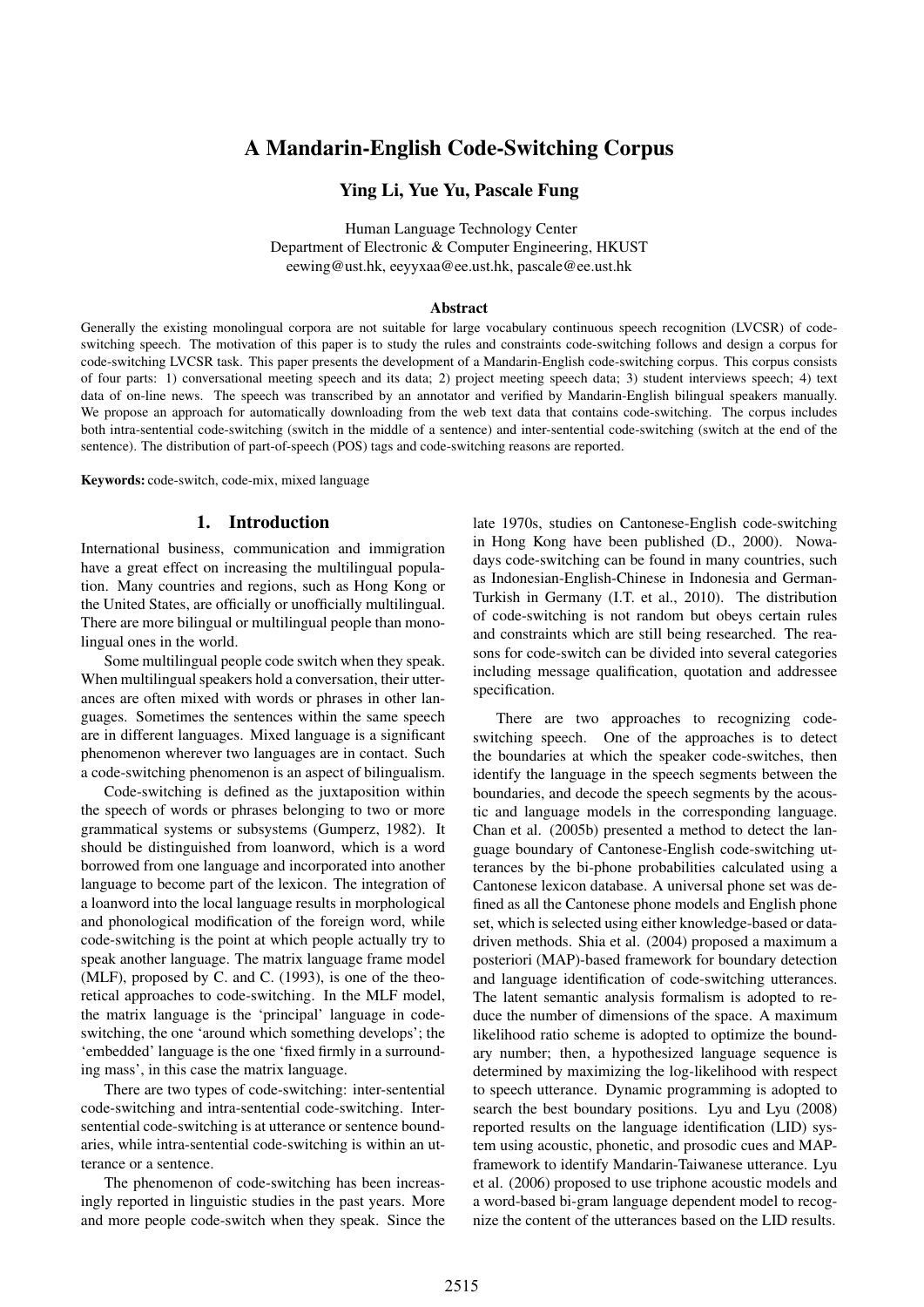The more straightforward way to decode codeswitching speech is by using a set of universal acoustic models for both matrix and embedded languages and a language model that permits code-switching. Chan et al. (2006) used the monolingual Cantonese corpus and the Cantonese-English code-mixing corpus for training language independent models. Code-mixing text data was collected for language modeling. Zhang et al. (2008) presented a grammar-constrained, Mandarin-English bilingual speech recognition system. A singer's name and the title of a song in mono-Mandarin, mono-English and mixed language can be recognized using one set of acoustic models by clustering Mandarin and English phones. Y. et al. (2011) propose to improve the accuracy of speech recognition on mixed language speech by asymmetric acoustic modeling. The proposed system using selective decision tree merging of bilingual and accented embedded acoustic models improved recognition on embedded foreign speech without degrading the recognition on the matrix language speech.

Since code-switching involves at least two languages, the size of a vocabulary becomes larger and the combination of possible words increases exponentially. Therefore, the recognition of code-switching speech is problematic to state of the art-automatic speech recognition systems. Moreover, the large vocabulary speech recognition of code switching speech requires intensive resources.

This paper is motivated by two considerations. One of the goals is to collect data for the study of internal rules which code-switching should follow so that the event of code-switching can be predicted. The second goal is that the corpus can be used for training acoustic and language models to recognize Mandarin-English code switching speech.

Lyu et al. (2010) presented a Mandarin-English codeswitching corpus. In this corpus, 30 hours of codeswitching speech is recorded. Chan et al. (2005a) developed a Cantonese-English code-mixing speech corpus, and Solorio and Liu (2008) recorded about 40 minutes of English-Spanish code-switching conversation and proposed a primary experiment on predicting the codeswitching points.

In this paper, we propose a Mandarin-English codeswitching corpus. The design of the speech part of the corpus was done under the consideration that code-switching mostly occurs in spontaneous speech. Thus, it consists of conversational meeting, project meeting and student interviews speech with no prompts or scripts. The transcriptions were annotated manually. We also collected articles and sentences containing code-switching from on-line news automatically.

The structure of the paper is as below: Related works are introduced in Section 2. Section 3, 4 and 5 present the conversational meeting speech, project meeting speech and student interview corpora, respectively. The text data from the web and the approach to collecting these articles automatically are described in Section 6.

### 2. Conversational Meetings

The conversational meeting speech was recorded in a closed meeting room at the Hong Kong University of Science and Technology. The environment was quiet to minimize noise disturbance. The data was recorded and digitalized at 16kHz sampling rate, and 16-bit pulse-code modulation (PCM) with mono channel.

Four meetings were recorded during several weeks. Between seven and nine speakers from different backgrounds participated in the meetings. Except for one meeting, all meetings consisted of Chinese-English bilingual speakers of varying degrees of fluency. Only one participant in one meeting could not understand Chinese. The use of English in this meeting was noticeably more than in the other three meetings. The meetings were in Mandarin with codeswitching to English. A few words and phrases form could be found in Cantonese, French and German. The meeting leader was a female Mandarin-English bilingual speaker. The topics of the meetings included university administration, historical events and politics.

Three microphones were used to record the conversational data. The speaker who led the group meetings was equipped with a close-talking microphone. Speech of the other speakers were captured using two table mounted microphones. The total length of the meetings was 163 minutes.

The recorded speech was divided by languages. Speech in Chinese was transcribed by an annotator into Chinese characters. Other speech, expect for a few words in French or German, was transcribed by an English speaker.

According to the results given by the Stanford Chinese word segmenter, there are 14762 Chinese words and 4280 English words. The percentage of the embedded language is 22.48%.

Table 1 shows the statistics of code-switching type for

the conversational meeting speech. Code-switching Code-Switching from English from Chinese

Inter-sentential 106 104 Intra-sentential 184 195

Table 1: Code-switching type for the conversational meetings

The Penn Treebank tag set and Chinese Treebank set were used for POS annotation. Figure 1 shows the distribution of POS tags of the conversational meeting data. Figure 2 shows the distribution of code-switching reasons.

### 3. Project Meetings

We recorded nine group meetings for discussing projects in a silent environment over six months. The project meeting data was collected with a mono channel; the sampling rate was 16000 Hz, and the resolution was 16 bit. The project meetings consisted of a group of six participants. Other than one English only speaker, all participants speak Chinese and English. The meetings were conducted in Mandarin and code-switched to English.

Two close-talking microphones were used to record the speech of participants. One desk mounted microphone was used to capture the speech of the other speakers. The duration of the nine meetings totalled 8 hours.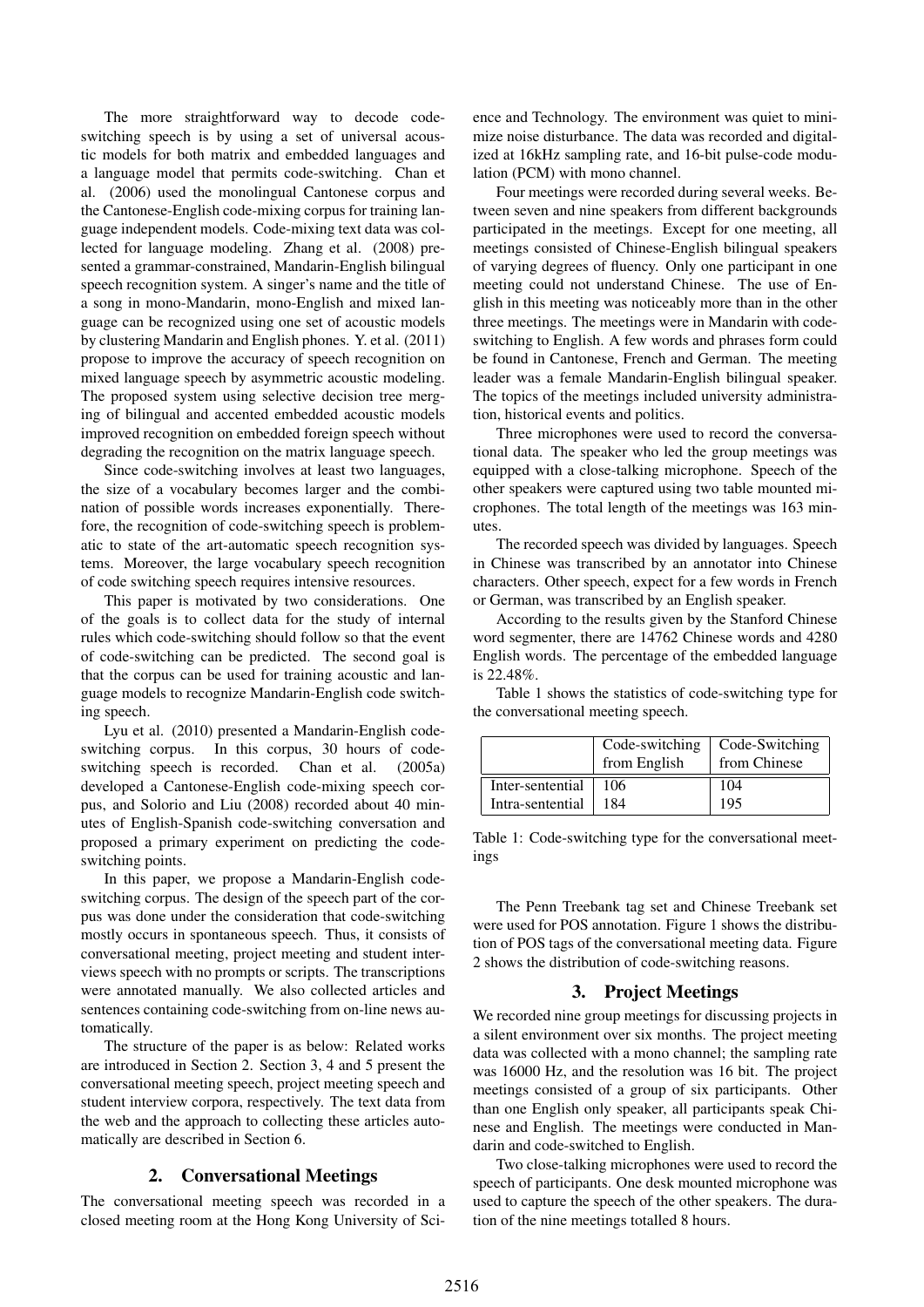

Figure 1: Distribution of POS tags of the conversational meetings.



Figure 2: Distribution of POS tags for the conversational meetings.

The project meeting speech from three meetings was transcribed and annotated by a Mandarin-English bilingual speaker. The duration of the transcribed speech is 2.3 hours.

There are 10030 Chinese words and 2688 English words. The percentage of the embedded language is 21.15%.

Table 2 shows the statistics of code-switching type fore the project meeting speech.

|                  | Code-switching | Code-Switching |  |
|------------------|----------------|----------------|--|
|                  | from English   | from Chinese   |  |
| Inter-sentential | 85             | 95             |  |
| Intra-sentential | 117            | 182            |  |

| Table 2: Code-switching type of the project meetings |  |  |
|------------------------------------------------------|--|--|
|                                                      |  |  |

#### 4. Interviews of Students

The interview speech data was collected from university students during the examination period for stress emotion detection in different languages. The recordings took place in a quiet conference room with high-quality equipment (Creativer Labs, Model No. SB0490). Speech was recorded in a lossless format with a sampling rate of 16,000Hz, using a single channel 16-bit digitization.

61 university students were asked to contribute to the Mandarin database, 42 university students to the English database and 69 university students to the Cantonese database. The duration of the Mandarin database is 9 hours, the duration of the English database is 4 hours and that of the Cantonese database is 12 hours.

Although only part of the English speech is transcribed, we found code-switching occurred during the interviews in the Mandarin and English databases.

In each interview setup, there was an interviewer and an interviewee. Only the interviewee's answer was recorded using a close-talking microphone.

## 5. Text Data from the Web

The text data containing code-switching was automatically downloaded from the web. The size of the database is 100 million characters.

There are constraints on data collection, because, although code-switching is commonly used in newsgroups and online diaries, it is quite different in style from either spoken or written Mandarin, and therefore, is not suitable for code-switching text data.

Inspired by the fact that newswire text can be used for estimating the language model parameters, we designed an algorithm to collect Chinese language news in which code-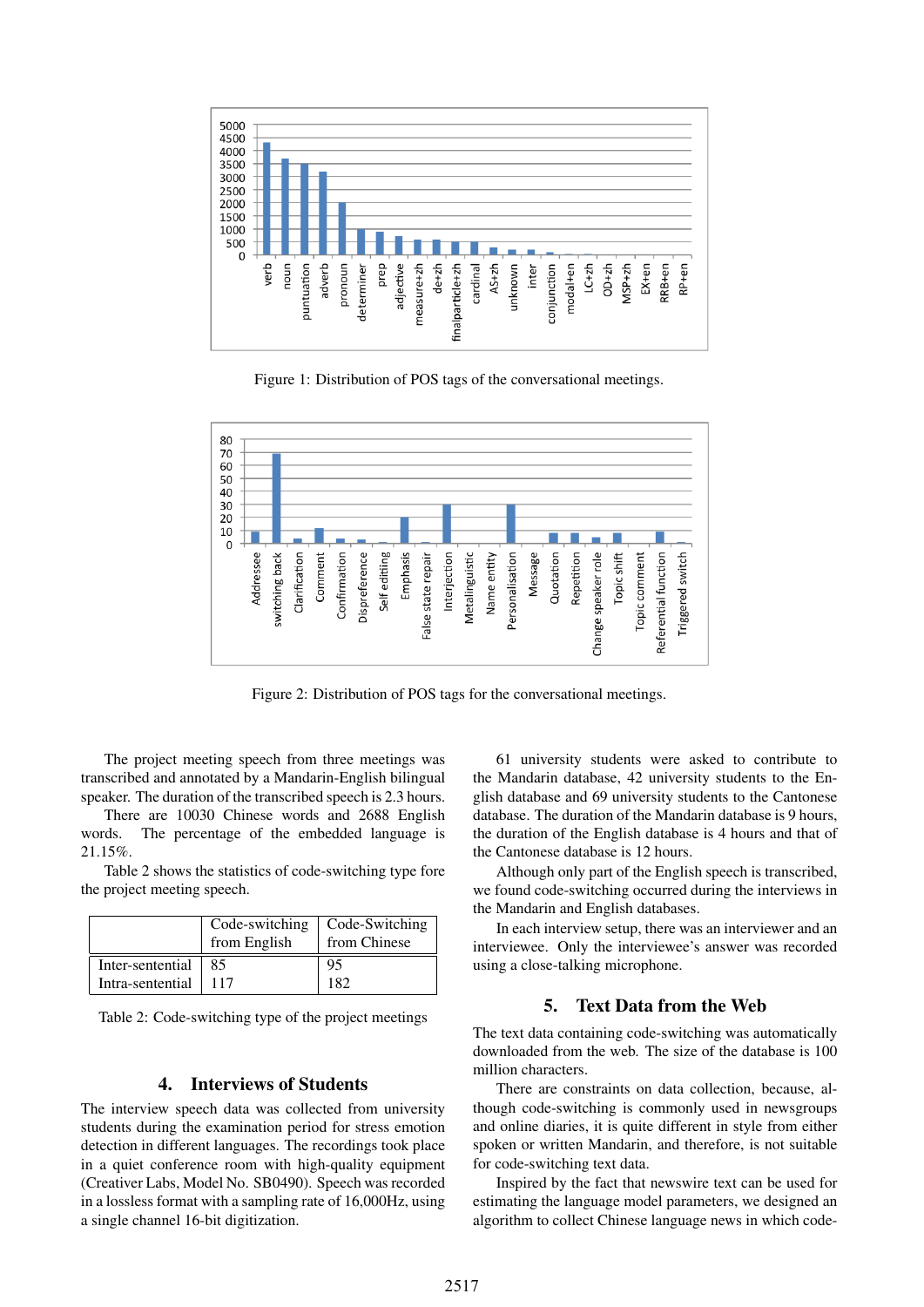

Figure 3: Distribution of POS tags of the conversational meetings.



Figure 4: Distribution of POS tags of the conversational meetings.

switching occurs, using Google news API. The algorithm is described below:

- 1. Initialize the seed list of commonly used codeswitching words and phrases. The seed terms are the most frequently used phrases in the embedded language of the collected database.
- 2. Use each word or phrase in the pool as a keyword to search for news in the matrix language. Detect if there is code-switching to the embedded language in the resultant news.
- 3. Update the list of words and phrases.

78k English words are mixed in the text corpus. The percentage of the embedded language is 7.8%. Most of the code-switching type is intra-sentential code-switching.

#### 6. Conclusion

A straightforward approach to recognizing code-switching speech is to train acoustic and language models using codeswitching data. However, there have not been many codeswitching corpora. In this paper, the collection and annotation of a Mandarin-English code-switching corpus is described. The corpus includes conversational meeting speech and transcriptions, project meeting speech and transcriptions, a student interview corpus, as well as codeswitching text from the web. We have provided an algorithm for downloading text data which contains codeswitching from the internet. Our collected data can be used for the study of internal rules which code-switching should follow. The corpus can also be used for training acoustic and language models to recognize Mandarin-English code switching speech.

## 7. References

- Myers-Scotton C. and Myers C. 1993. *Duelling languages: Grammatical structure in codeswitching*. Clarendon Press Oxford.
- J.Y.C. Chan, PC Ching, and T. Lee. 2005a. Development of a cantonese-english code-mixing speech corpus. In *Ninth European Conference on Speech Communication and Technology*.
- J.Y.C. Chan, PC Ching, T. Lee, and H.M. Meng. 2005b. Detection of Language Boundary in Code-switching utterances by Bi-phone Probabilities. In *Chinese Spoken Language Processing, 2004 International Symposium on*, pages 293–296. IEEE.
- J.Y.C. Chan, PC Ching, T. Lee, and H. Cao. 2006. Automatic speech recognition of Cantonese-English code-